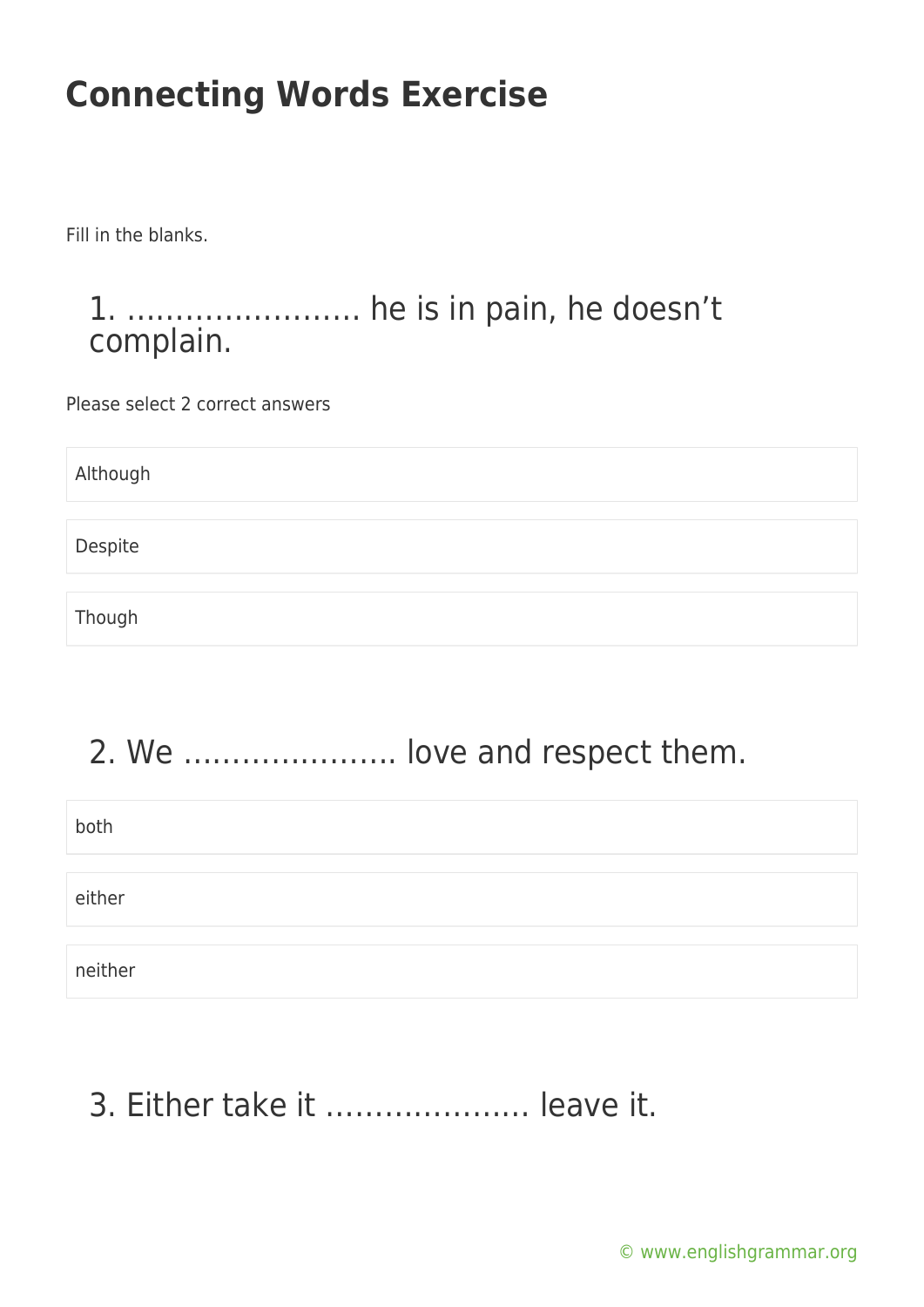| and |  |
|-----|--|
|     |  |
| or  |  |
|     |  |
| nor |  |

#### 4. She will neither spend her money …………………… invest it.

| nor |  |  |
|-----|--|--|
| and |  |  |
| or  |  |  |

### 5. I do not care ………………….. you leave or stay.

| whether |  |
|---------|--|
|         |  |
| unless  |  |
|         |  |
| if      |  |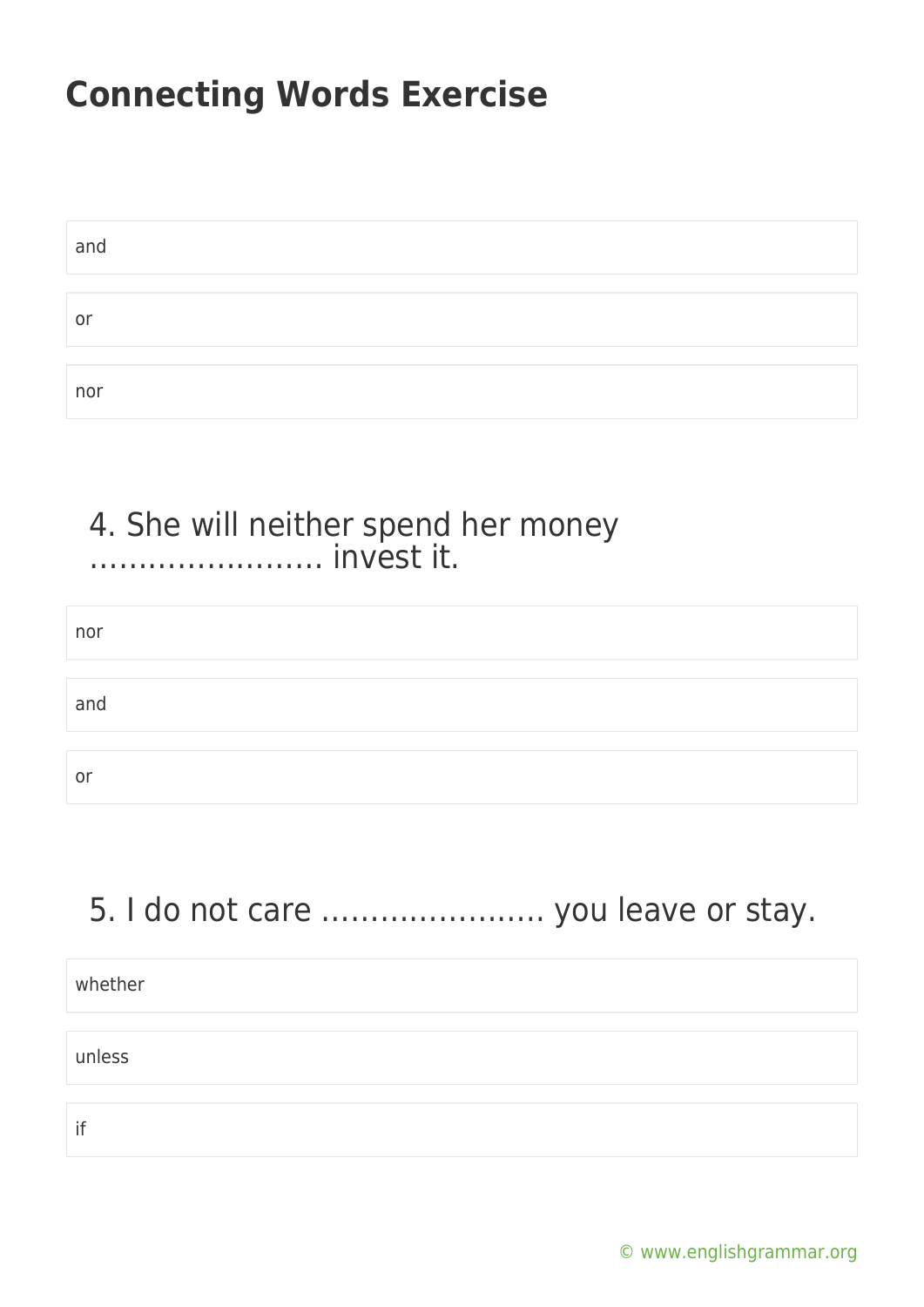### 6. He is ………………… foolish, but also obstinate.

| both     |  |
|----------|--|
|          |  |
| not only |  |
|          |  |
| neither  |  |

### 7. I was ……………….. thirsty that I drank gallons of water.

too very so

#### 8. The messages were sent …………………… everyone might know the facts.

Please select 2 correct answers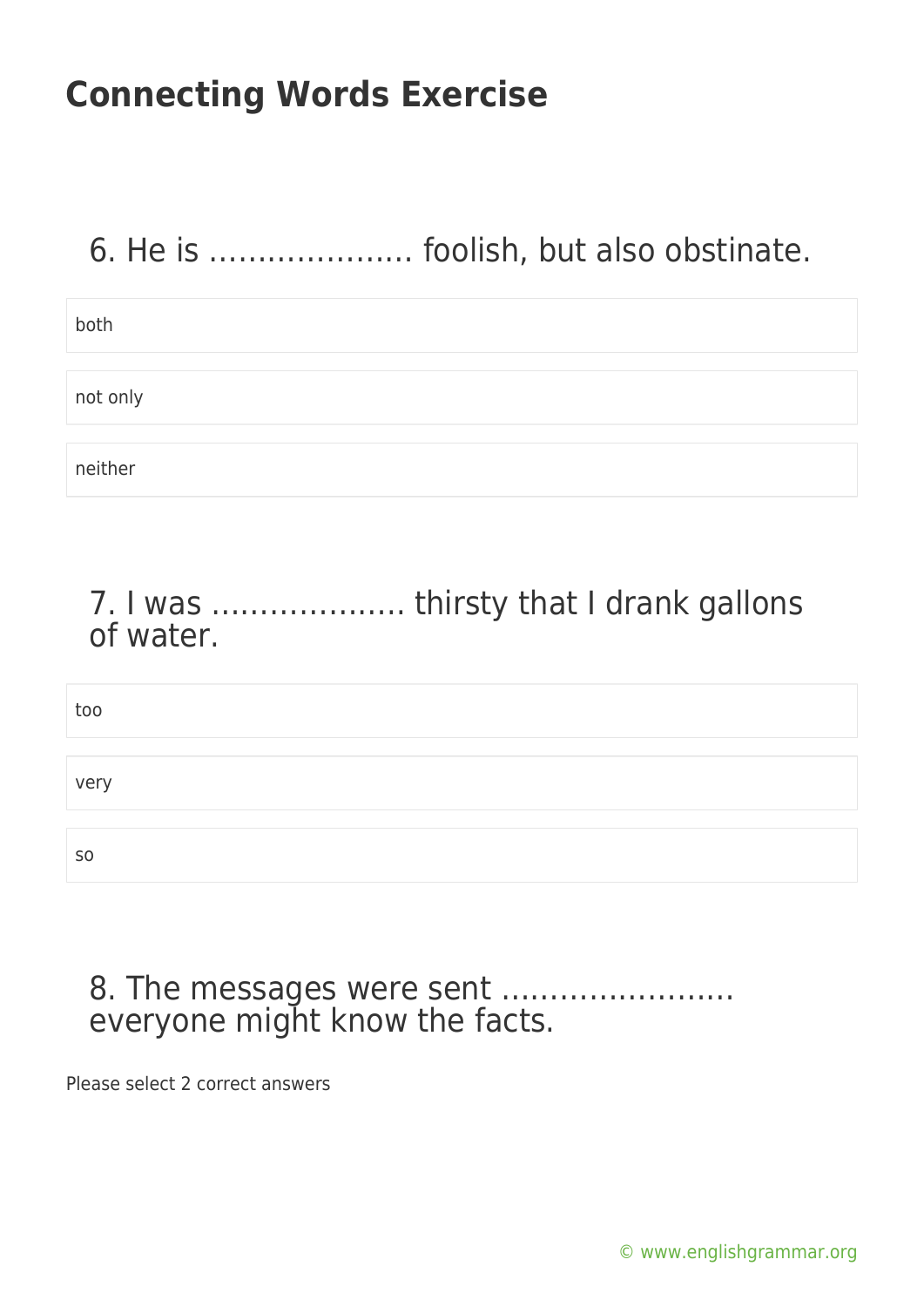| so that       |  |
|---------------|--|
|               |  |
| in order to   |  |
|               |  |
| so as to      |  |
|               |  |
| in order that |  |

### 9. It is not a kind act …………………. it is just.

| even if |  |  |  |
|---------|--|--|--|
|         |  |  |  |
| even so |  |  |  |
|         |  |  |  |
| if      |  |  |  |

### 10. He walks ………………….. he is lame.

as if

as though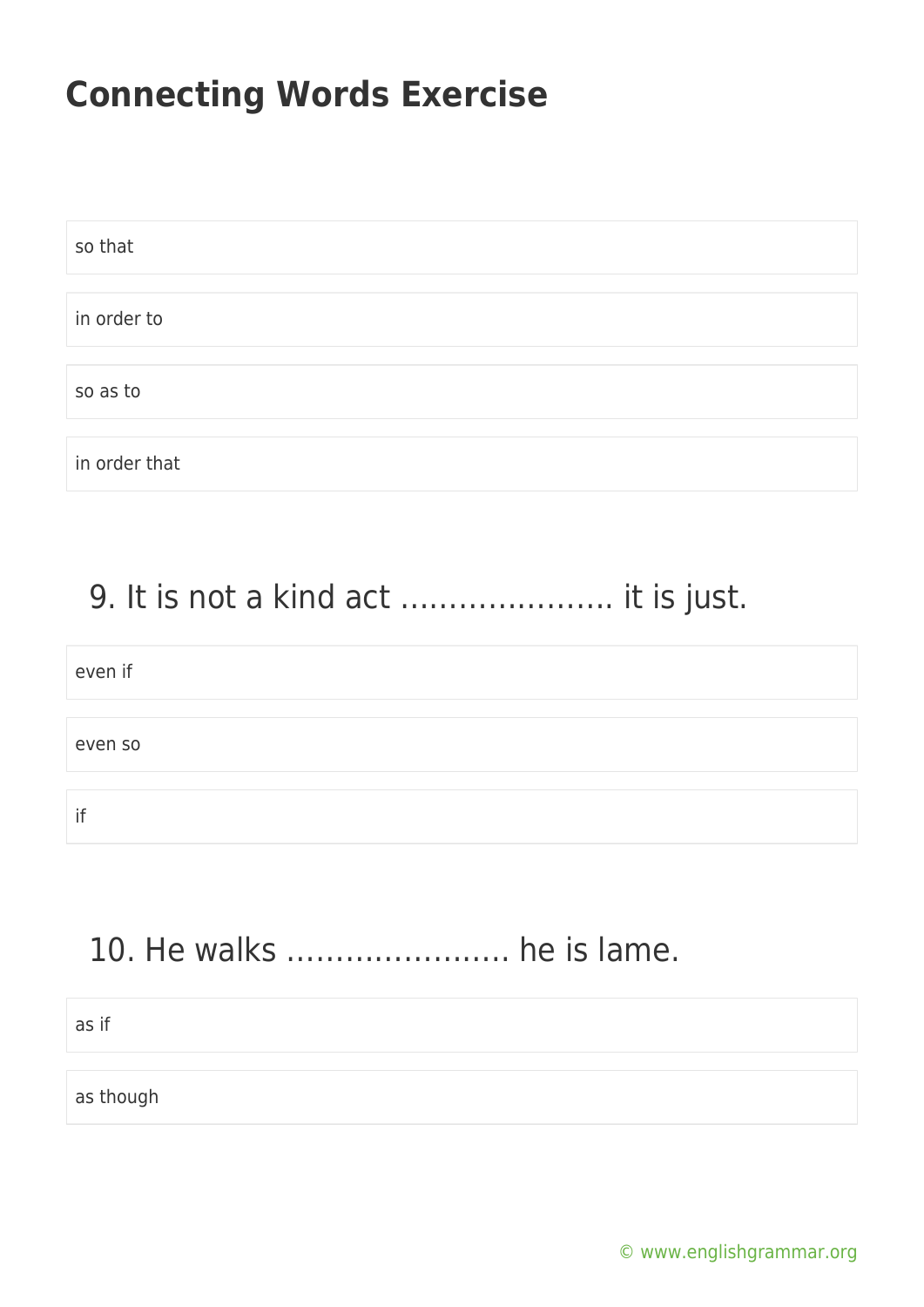Either could be used here

#### 11. You can borrow my camera …………………… you return it soon.

so that

providing that

provided that

#### 12. He took a shower ………………….. he reached home.

as long as

as soon as

no sooner

[© www.englishgrammar.org](https://www.englishgrammar.org/)